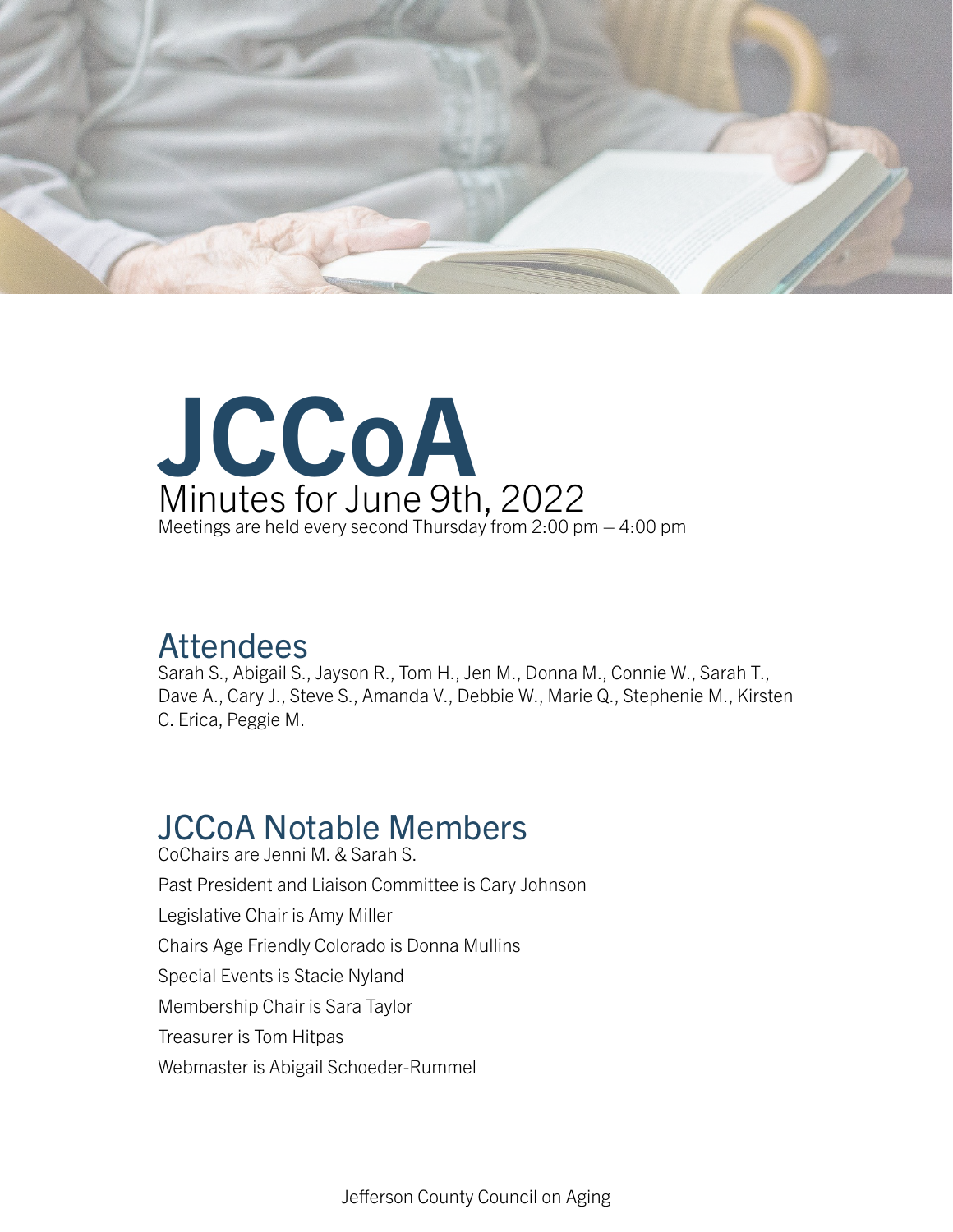## Announcements

### Tom Hitpas has been working with JCCoA since 2009! Special thanks for all your hard work over the years.

Reviewed Treasure's Report and approved

Senior Heroes Nominations to go to Connie Ward and Kirsten Cuthill

June 30th is the final date to receive Senior Hero Award Nominations

Senior Heroes at the CRC with Nancy Wellnitz on September 8th 2022

All future meetings will be held in person at the DA's office. You can find the location of events on the website at jeffcocouncilonaging.org/calendar

Senior Hero Awards Video is online at jeffcocouncilonaging.org

# Goal Setting

Reaching out to the different and varied centers to obtain Senior Hero Nominations We've obtained approximately 6 nominations. We are looking to get several more. DRCOG is working with CoAs across Colorado to work on a summit

## **Speakers**

Cary Johnson – District Attorney Office 303-271-6970 and csjohnso@jeffco.us

Steve Strunk

Learn about Fraud Prevention from JCCOA members Cary Johnson and Steve Strunk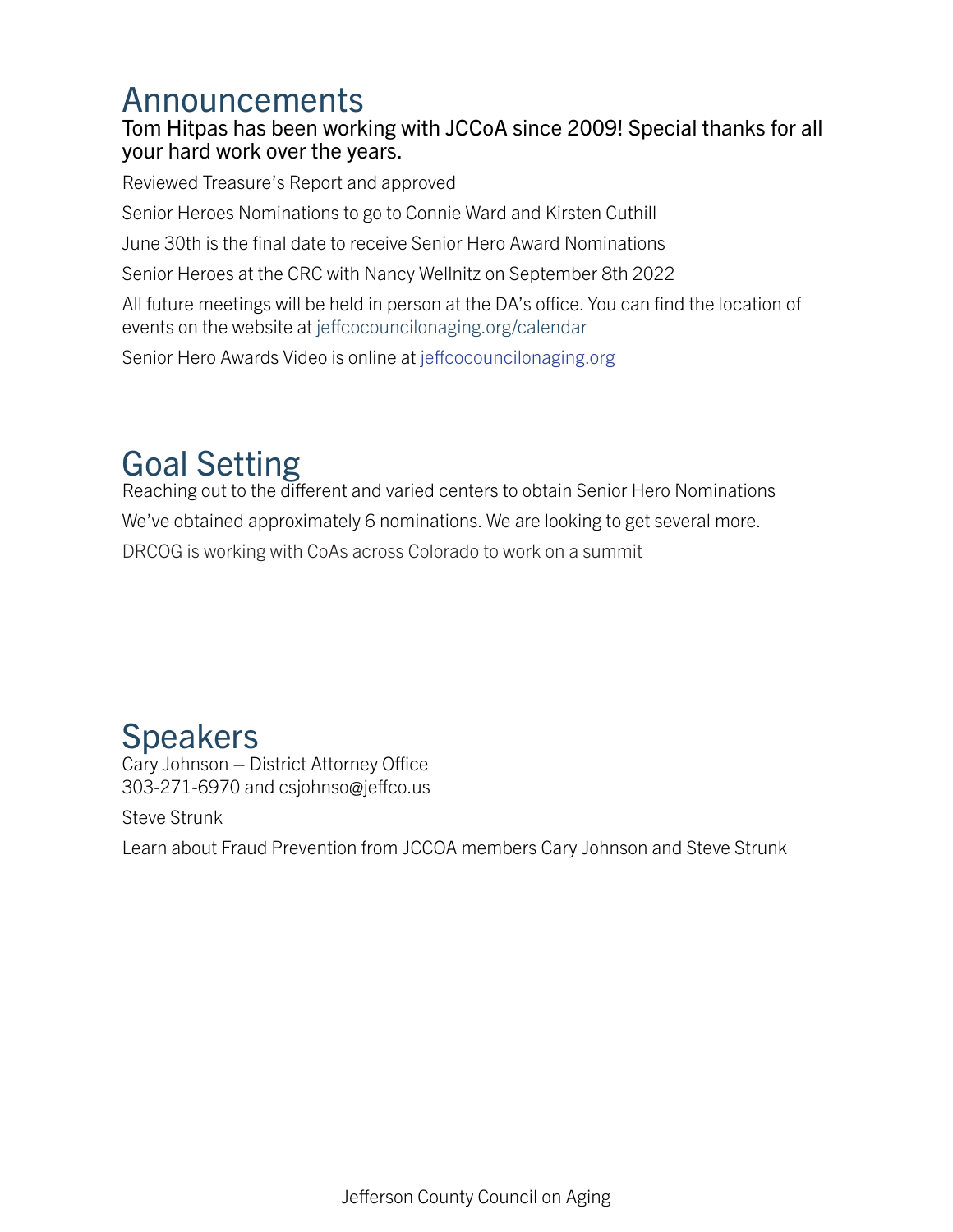## Meeting Dates for 2022

Meetings are held between 2:00pm–4:00pm on the 2nd Thursday of every month. *Agendas, locations, and meeting themes are subject to change.*

January 13th, 2022 Zoom Meeting February 10th, 2022 Zoom Meeting March 10th, 2022 Zoom Meeting April 14th, 2022 Porchlight Family Justice Center Tour Address: 11100 W 8th Ave Suite 200, Lakewood, CO 80215 May 12th, 2022 Please welcome JCCOA own members Suzanne Blankenship and Amy Davis along with Care Patrol on resources for Caregiver Support Location: Colorado First Judicial District Attorney's Office Address: 500 Jefferson County Pkwy, Golden, CO 80401 June 9th, 2022 Learn about Fraud Prevention from JCCOA members Cary Johnson and Steve Strunk Location: Colorado First Judicial District Attorney's Office Address: 500 Jefferson County Pkwy, Golden, CO 80401 July 14th, 2022 Ice Cream Social and Speaker from Alzheimer's Association on new treatment option Location: Colorado First Judicial District Attorney's Office Address: 500 Jefferson County Pkwy, Golden, CO 80401 August 11th, 2022 Location: Colorado First Judicial District Attorney's Office Address: 500 Jefferson County Pkwy, Golden, CO 80401 September 8th, 2022 Senior Heroes Event Location: Apex Park and Recreation District Address: 6842 Wadsworth Blvd, Arvada, CO 80003